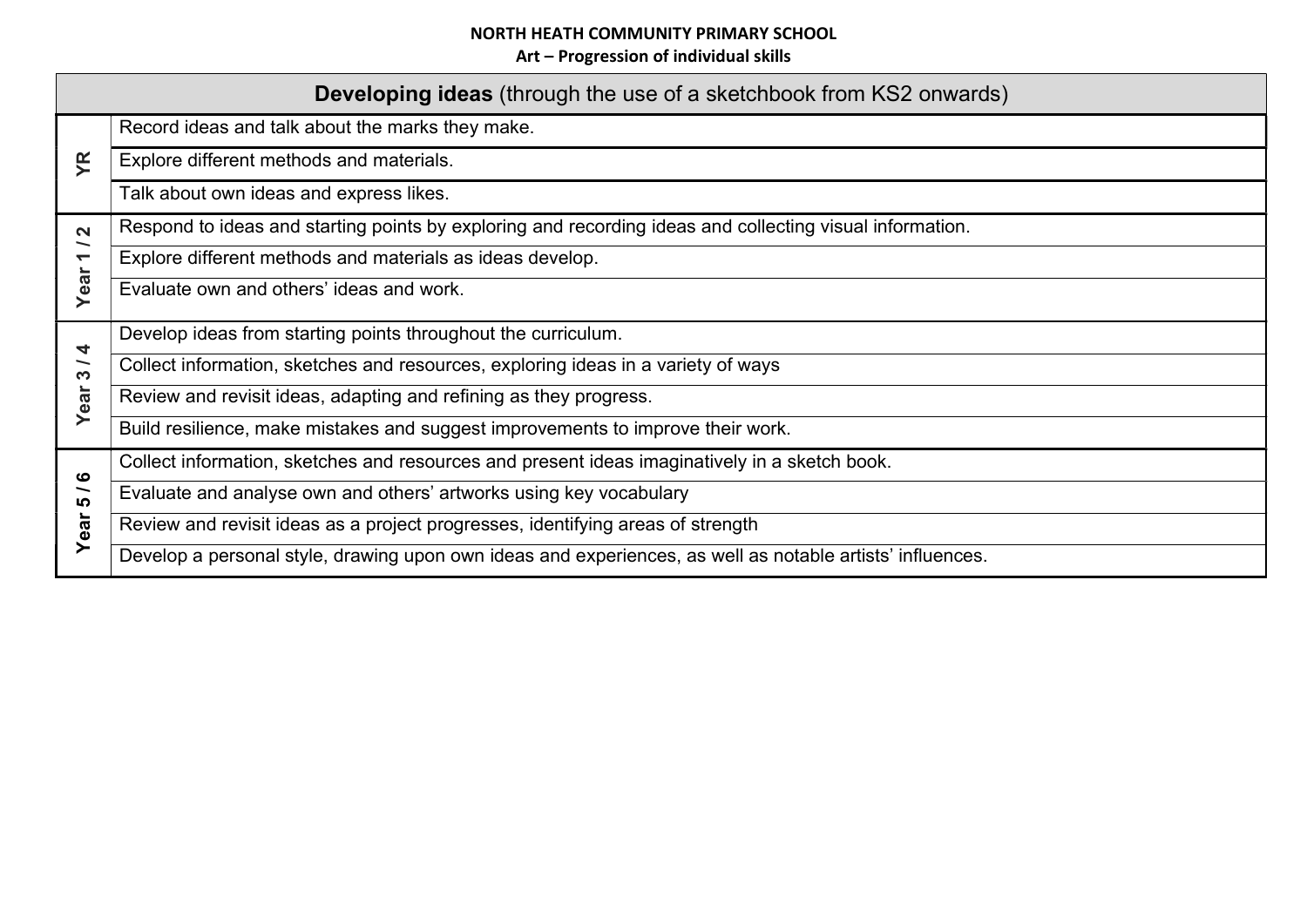| <b>Taking inspiration from the greats (classic and modern)</b> |                                                                                                                                  |
|----------------------------------------------------------------|----------------------------------------------------------------------------------------------------------------------------------|
| Ĕ                                                              | Talk about different artists work.                                                                                               |
|                                                                | Talk about likes and dislikes.                                                                                                   |
|                                                                | To look at famous pieces of art and attempt to recreate.                                                                         |
| 1/2                                                            | Describe similarities and differences between the work of notable artists, artisans (craft makers) and designers.                |
| Year                                                           | Express an opinion on the work of notable artists, artisans (craft makers) and designers                                         |
|                                                                | Use some of the ideas of artists studied as inspiration for own work.                                                            |
| 3/4<br>Year                                                    | Replicate some of the techniques used by notable artists, artisans and designers.                                                |
|                                                                | Create original pieces that are influenced by studies of others.                                                                 |
|                                                                | Express opinions on notable artists, referring to technique and effect.                                                          |
| Year<br>5/6                                                    | Make detailed observations about the style of some notable artists, artisans (craft makers) and designers, including architects. |
|                                                                | Understand how the work of those studied was influential in both society and to other artists.                                   |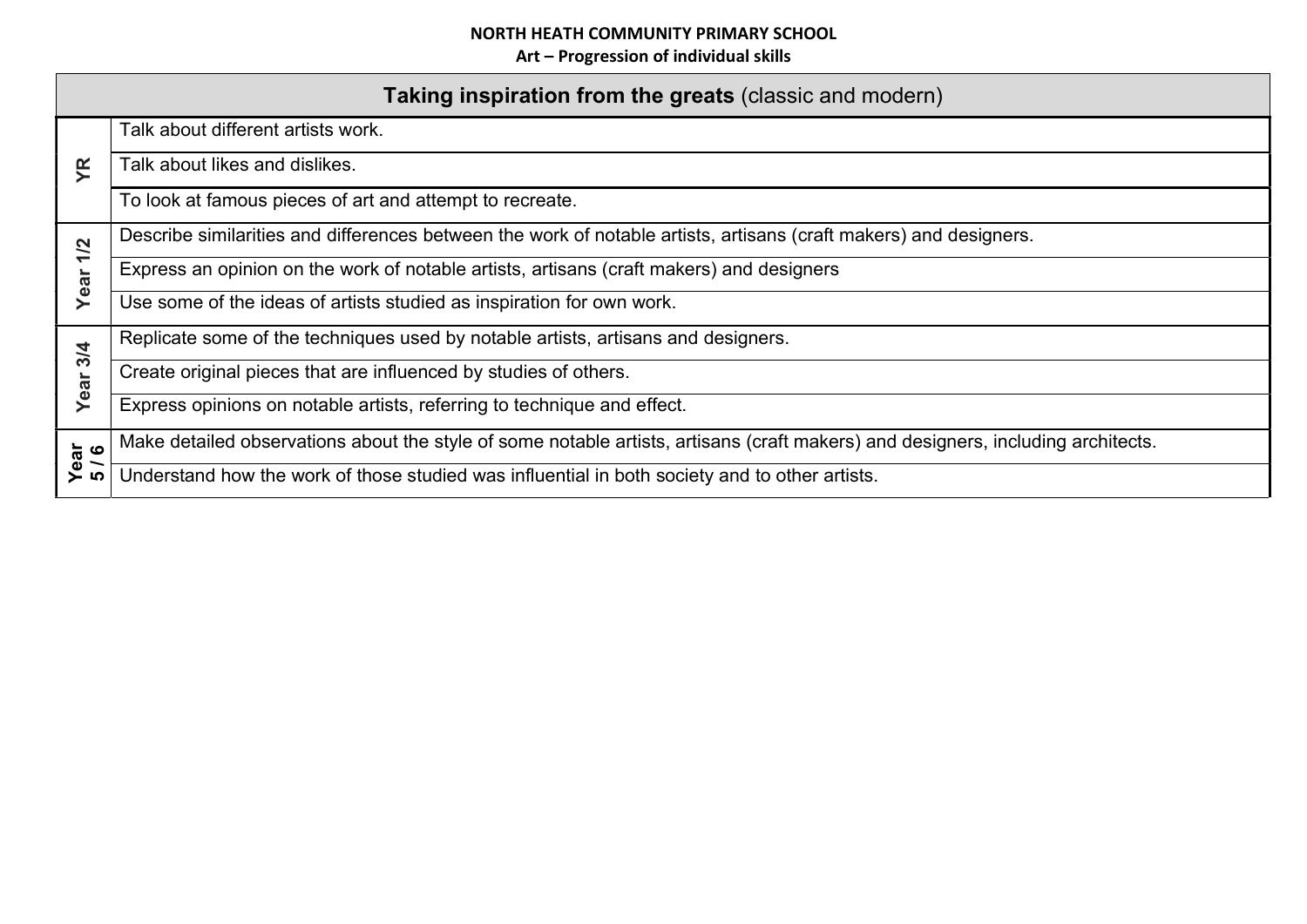| Mastering techniques in drawing                                    |                                                                                                                       |
|--------------------------------------------------------------------|-----------------------------------------------------------------------------------------------------------------------|
| Ĕ                                                                  | Chooses to make marks on a variety of surfaces.                                                                       |
|                                                                    | Attempt to colour work.                                                                                               |
|                                                                    | Use different materials to draw and colour, e.g. chalk, felt tips, pencils, coloured pencils.                         |
| 1/2                                                                | Draw lines of different sizes and thickness.                                                                          |
|                                                                    | Colour (own work) neatly following the lines.                                                                         |
| Year                                                               | Show pattern and texture by adding dots and lines.                                                                    |
|                                                                    | Use different materials to draw and colour, e.g. chalk, felt tips, pencils, coloured pencils                          |
|                                                                    | Experiment with line, tone and texture by using different grading of pencil and by using hatching and cross hatching. |
| 3/4<br>Year                                                        | Annotate sketches to explain and elaborate ideas.                                                                     |
|                                                                    | Sketch lightly without the need to use a rubber to correct mistakes                                                   |
|                                                                    | Use shading to show light and shadow.                                                                                 |
|                                                                    | Use a variety of different materials to draw, e.g. pastels, chalk, felt tips.                                         |
| $\overline{\phantom{0}}$<br><b>LC</b><br>Year<br>$\mathbf{\omega}$ | Use a choice of techniques to depict movement and interesting effects, e.g. perspective, shadows and reflection.      |
|                                                                    | Choose a style of drawing suitable for the work, e.g. realistic or impressionistic.                                   |
|                                                                    | Select most appropriate tools and materials, e.g. charcoal, pastel, different grading of pencil.                      |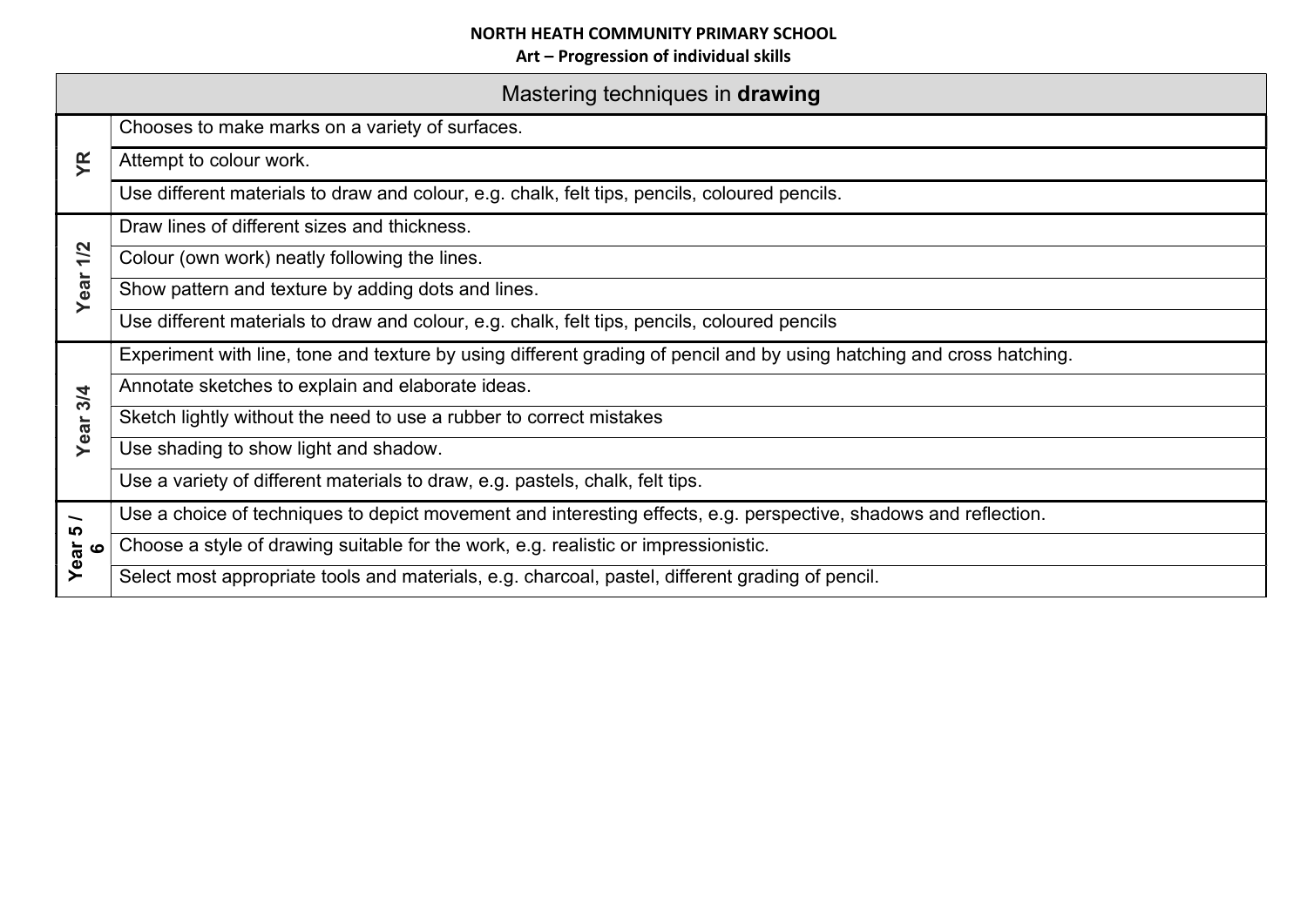| Mastering techniques in painting             |                                                                                                               |
|----------------------------------------------|---------------------------------------------------------------------------------------------------------------|
| ξ                                            | Use a range of tools using a variety of brushes and sponges (different sizes).                                |
|                                              | Explore colour mixing.                                                                                        |
|                                              | Hold a brush and control the paint.                                                                           |
| 1/2<br>Year                                  | Use thick and thin brushes.                                                                                   |
|                                              | Mix primary colours to make secondary, e.g. to create colour wheels                                           |
|                                              | Add white to colours to make tints and black to colours to make shades                                        |
| 4                                            | Use a range of brush techniques using thick and thin brushes to produce shapes, textures, patterns and lines. |
| $\overline{\phantom{0}}$<br><u>က</u><br>Year | Mix colours effectively using correct language                                                                |
|                                              | Use a range of paint washes, e.g. watercolour, acrylic, poster, for backgrounds then add detail.              |
|                                              | Experiment with colour to create moods                                                                        |
| ဖ                                            | Create a colour palette based upon colours observed in the natural or built world.                            |
| —<br><b>LO</b>                               | Use the qualities of materials, e.g. watercolour and acrylic paints, to create visually interesting pieces.   |
| Year                                         | Combine colours, tones and tints to enhance the mood of a piece.                                              |
|                                              | Use brush techniques and the qualities of paint to create texture.                                            |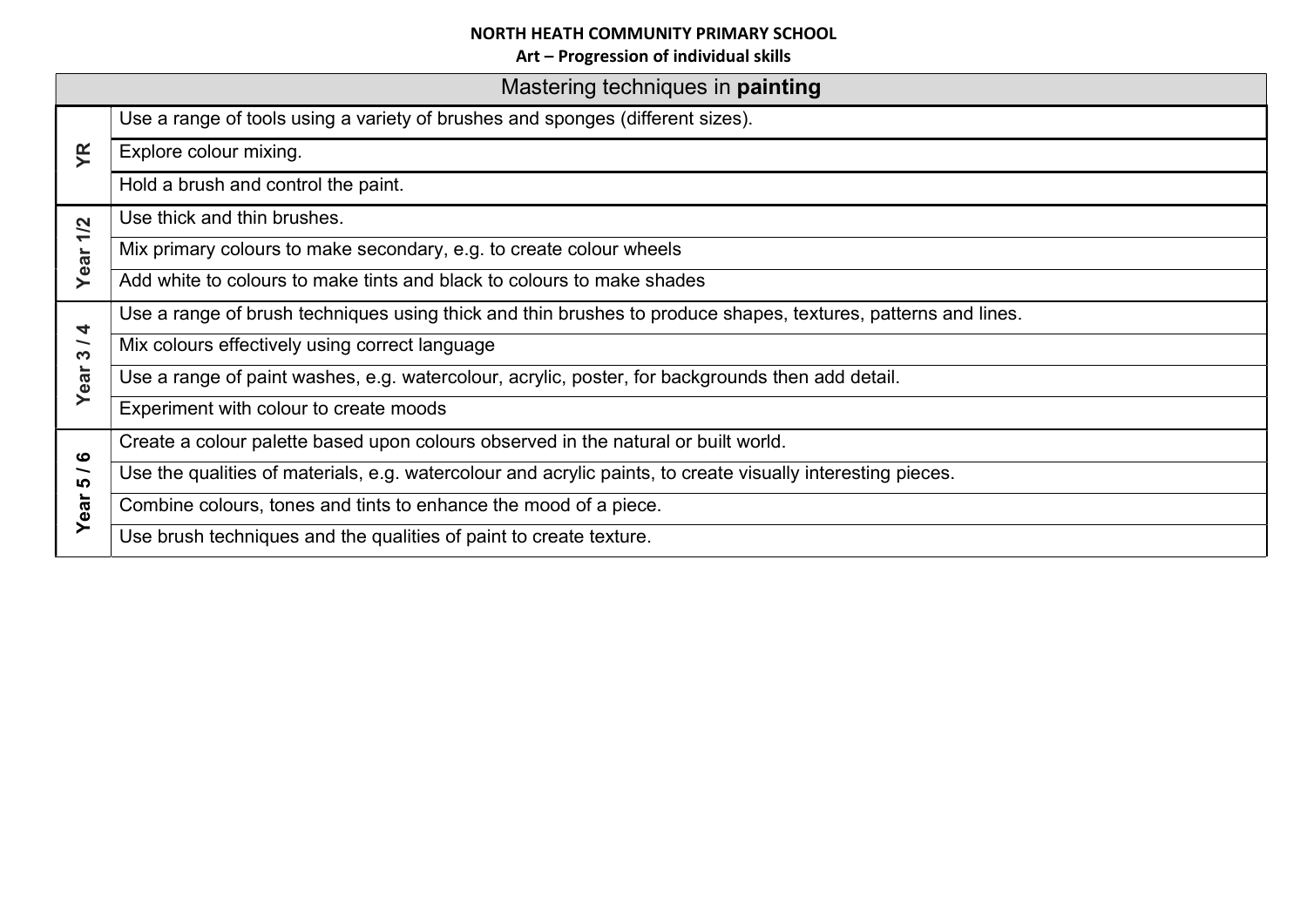| Mastering techniques in sculpture                 |                                                                                                                                   |
|---------------------------------------------------|-----------------------------------------------------------------------------------------------------------------------------------|
| ۴                                                 | Handle, feel, enjoy and manipulate materials.                                                                                     |
|                                                   | Use materials such as rolled up paper, straws, paper, card, clay, natural materials, playdough, recycled materials, construction. |
|                                                   | Use techniques such as rolling, cutting, pinching, moulding and joining.                                                          |
| Year<br>1/2                                       | Use a combination of shapes, lines and texture, including different materials like rolled up paper, straws and natural materials  |
|                                                   | Use techniques such as rolling, cutting, pinching, moulding and carving.                                                          |
| 4                                                 | Create and combine shapes to create recognisable forms, e.g. shapes made from nets or solid materials                             |
| $\overline{3}$ /                                  | Use clay and other mouldable materials                                                                                            |
| Year                                              | Add materials to provide interesting detail                                                                                       |
|                                                   | Create and combine shapes to create recognisable forms, e.g. shapes made from nets or solid materials                             |
| $\overline{\phantom{a}}$<br>LO                    | Show life-like qualities and real-life proportions or, if more abstract, provoke different interpretations.                       |
| <b>Year</b><br>ဖ                                  | Use tools to carve and add shapes, texture and pattern, combining visual and tactile qualities                                    |
|                                                   | Use frameworks, e.g. wire or moulds, to provide stability and form                                                                |
| Mastering techniques in collage                   |                                                                                                                                   |
| YR                                                | Handle and use a combination of materials.                                                                                        |
|                                                   | Explore different textures by combining different materials                                                                       |
| $Year$<br>1/2                                     | Use a combination of materials that are cut, torn and glued                                                                       |
|                                                   | Sort, arrange and mix materials to create texture                                                                                 |
| $\overline{\phantom{a}}$<br>$\boldsymbol{\omega}$ | Select and arrange materials for a striking effect, giving reasons for their choices                                              |
| Year                                              | Refine work to ensure precision, using techniques including coiling, overlapping, tessellation, mosaic and montage.               |
|                                                   | Use key vocabulary to demonstrate knowledge and understanding                                                                     |
| $\overline{\phantom{0}}$<br>LO                    | Plan and design a collage, considering purpose and effect                                                                         |
| Year<br>ဖ                                         | Mix textures, e.g. rough and smooth, plain and patterned, to combine visual and tactile qualities.                                |
|                                                   | Use a range of materials and techniques, e.g. ceramic mosaic.                                                                     |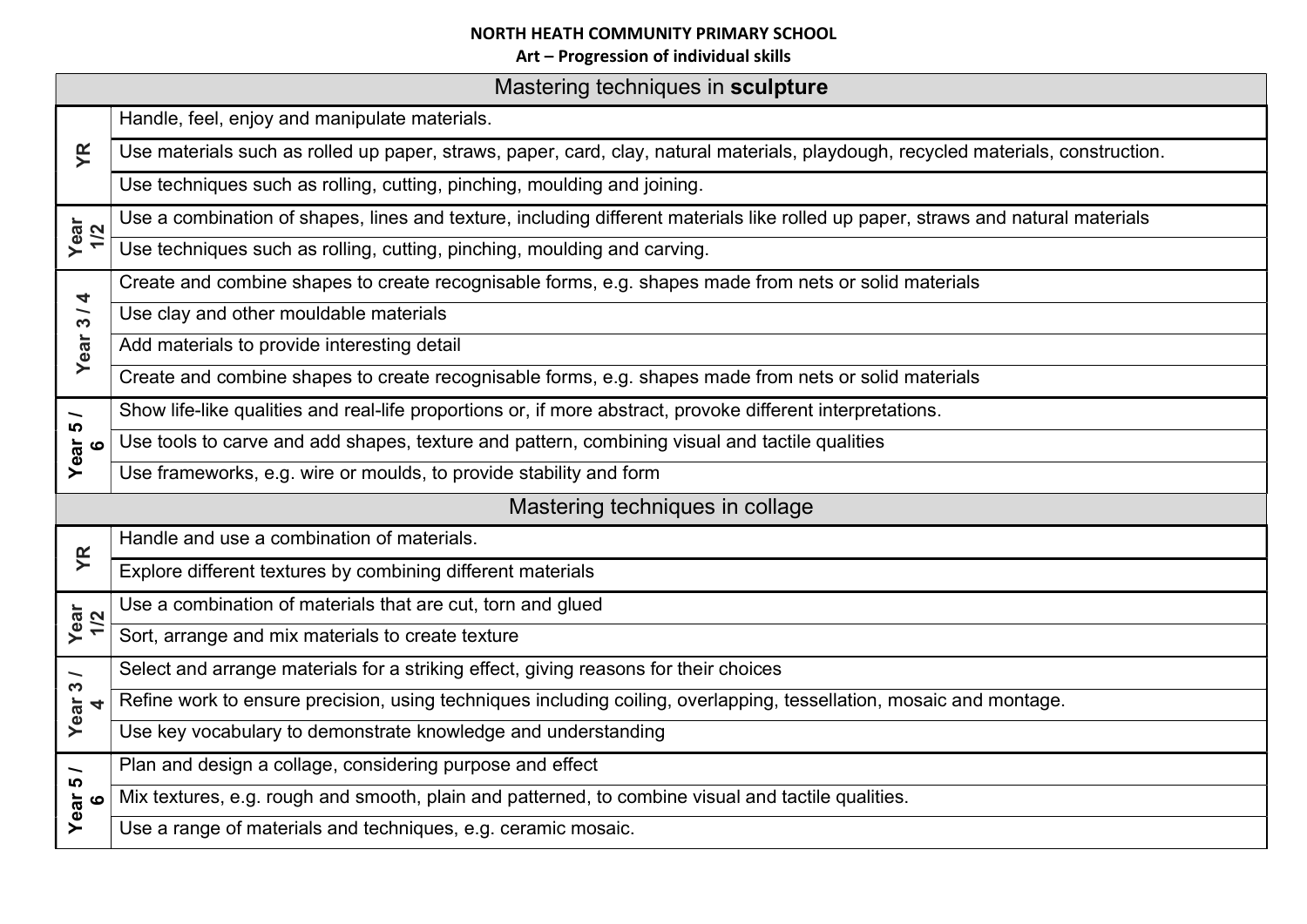| Mastering techniques in printing |                                                                                           |
|----------------------------------|-------------------------------------------------------------------------------------------|
|                                  | Random experimental printing.                                                             |
| ۴                                | Print with a variety of objects.                                                          |
|                                  | Use techniques such as rolling, pressing, stamping and rubbing to make prints.            |
|                                  | Use repeating or overlapping shapes and mimic print from the environment (e.g. wallpaper) |
| Year <sub>1/2</sub>              | Use objects or materials to create prints (e.g. fruit, vegetables or sponges)             |
|                                  | Use techniques such as rolling, pressing, stamping and rubbing to make prints             |
| 4                                | Use layers of two or more colours.                                                        |
| $\frac{1}{3}$                    | Replicate patterns observed in natural or built environments.                             |
| Year                             | Make printing blocks, e.g. from coiled string glued to a block.                           |
|                                  | Make precise repeating patterns.                                                          |
| LO                               | Design and create printing blocks to reflect the purpose of the work.                     |
| Year<br>$\bullet$                | Create an accurate pattern, showing fine detail.                                          |
|                                  | Build up layers of colours.                                                               |
|                                  | Mastering techniques in textiles                                                          |
| $\succ$ $\alpha$                 | Handles and manipulates materials, such as threads, cottons and wool                      |
|                                  | Use weaving to create a pattern.                                                          |
| Year <sub>1/2</sub>              | Join and/or decorate materials using glue and/or a stitch                                 |
|                                  | Use a dyeing technique to alter a textile's colour and pattern                            |
| 3/4                              | Use a variety of techniques including printing, dyeing, weaving and stitching             |
| Year                             | Select appropriate materials and giving reasons for choices                               |
|                                  | Use techniques such as quilting, padding, gathering and colouring fabric.                 |
| rg                               | Combine previously learned techniques to create pieces, showing care and precision.       |
| Year<br>$\boldsymbol{\omega}$    | Develop a range of stitching techniques.                                                  |
|                                  | Experiment with a range of fabrics.                                                       |